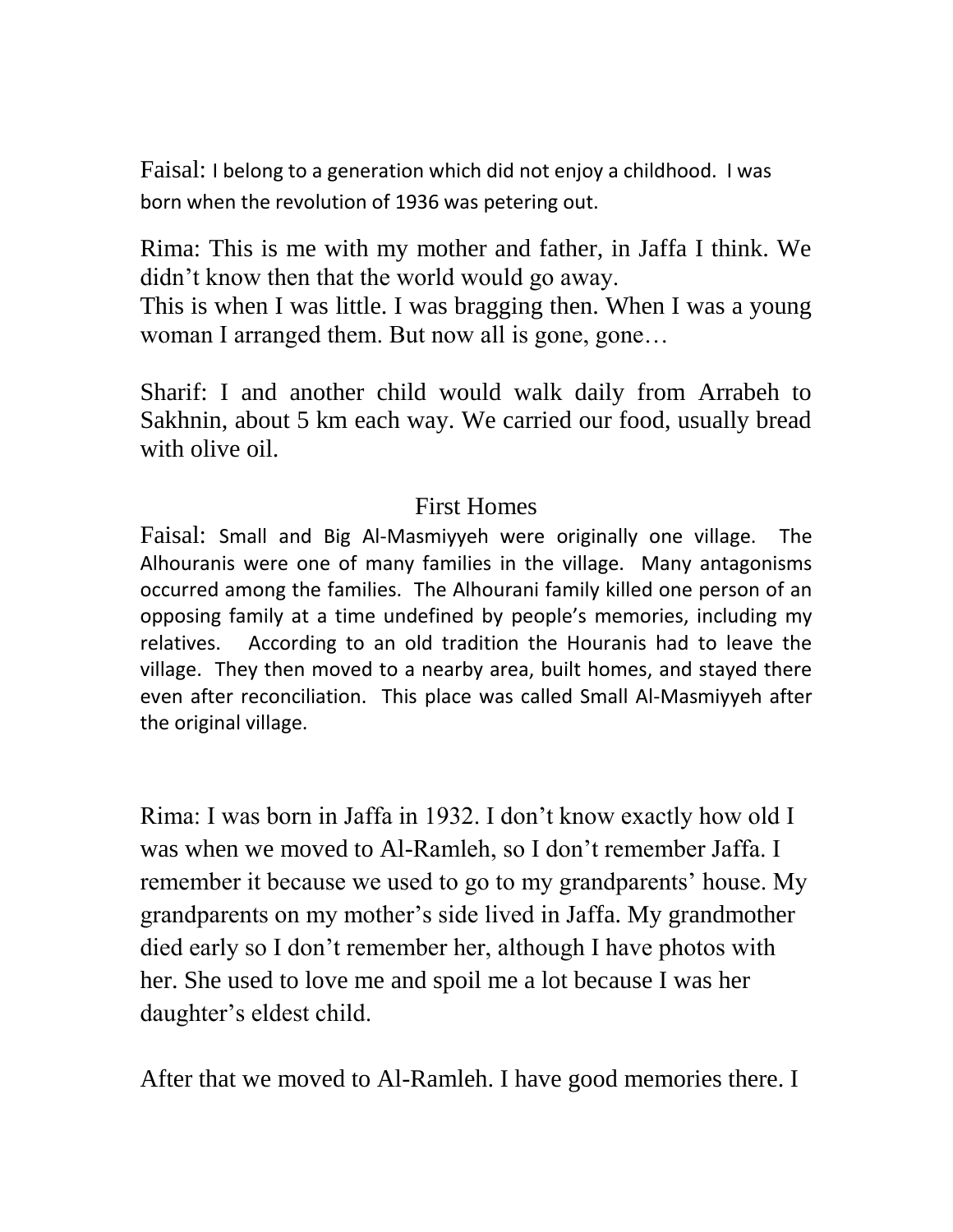remember our relationship with our cousins, and playing with them. After Al-Ramleh we were in a boarding school. I was seven when I returned to Birzeit. I went to a boarding school. On vacations we would go home, wherever my father would have moved.

We had relatives. The town was intimate and beautiful. I'll never forget the stairs. We used to go up and down the stairs. The town was pretty. The countryside was beautiful. When I returned to Safad after 1967, I started recalling things. I remember our house on a mountain and high stairs. I looked for those stairs, I didn't find them. Turns out, they were not high, but we were small and saw it that way.

Sharif: From the end of the 1936 revolution, I remember the Palestinians rebels. They'd wear some kind of pants called breeches with a kufiya and a headband. I remember in the square in front of the guesthouse, they were there, about 30-40 of them. One of them was chanting folkloric songs and they repeated after him. Later, I realized that he was Noah Ibrahim, the poet of the revolution. My uncle who lived next to us had a big guesthouse called Al-Zawyeh, the Corner. He was the town's chief. When the British came, they went to him, and when they left, the rebels came and also went to him. My uncle was smart. He befriended both.

Faisal: My father left our world when I was a baby so I do not remember him at all. I never found any photo of him either. I know what he looked like from my relatives' descriptions but nothing more. They told me he was one of the gifted persons in the village. He joined the Jihad [struggle] in the 1936 Revolution. I was told that he had injuries that led to his death.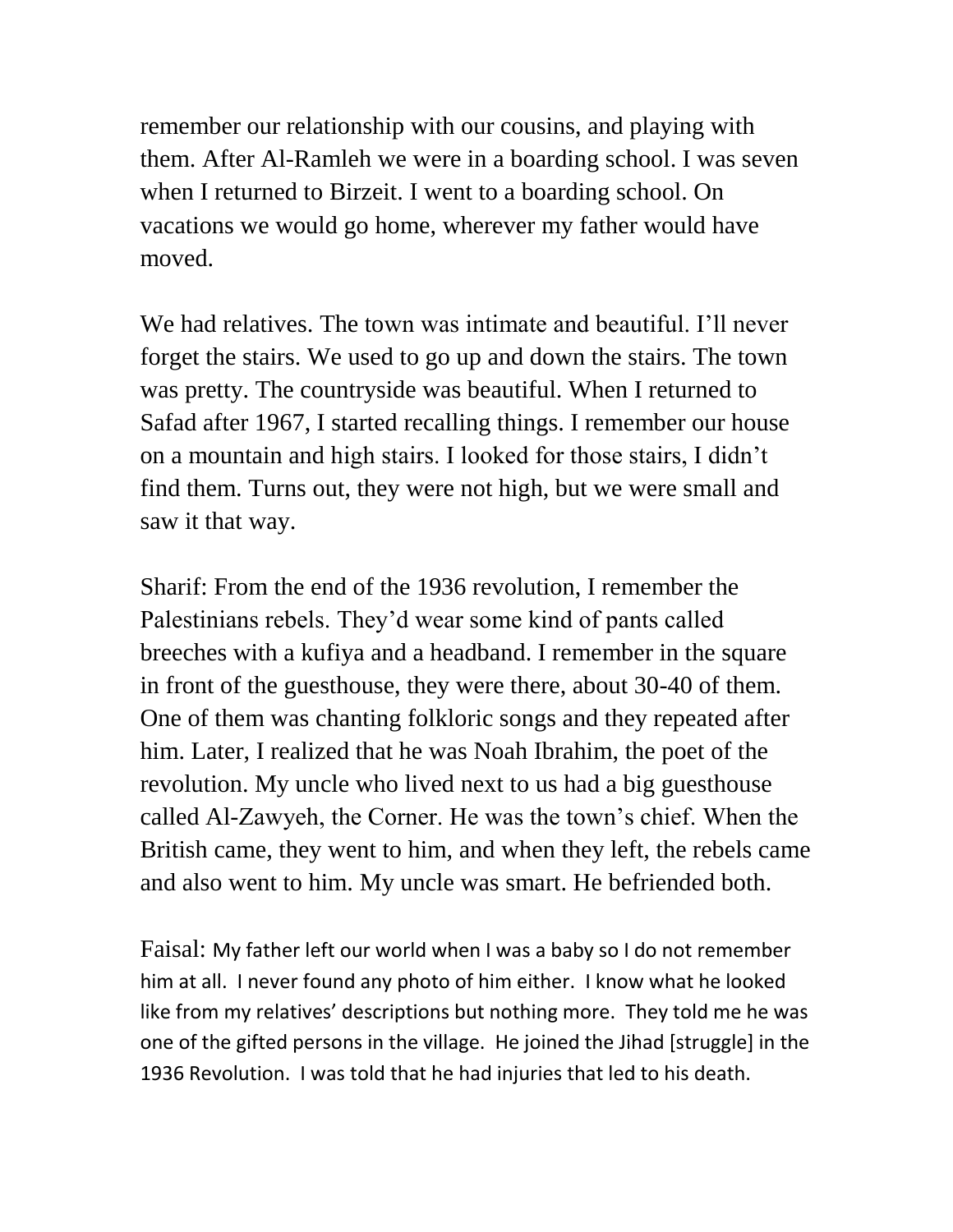Rima: My father was the college president. He supported my aunt. He cared a lot for education, especially girls' education. I remember he graduated with a major in physics from Beirut American University in 1914. I don't remember we ever had a lot of money. We put every penny in the school, until it became big and successful.

Sharif: My father was a secular man. He didn't believe in a lot of myths and folktales. He would say things that I, as a kid, would find strange, at that time, at that part of my life. My grandfather on my father's side was a land owner. He never worked. He considered working to be beneath him. We had some land. He gave it to others to plough and plant, and we got a share of the harvest.

Folk Songs: We came to your house, dear ones, Congratulations on your wedding Please sing with us Nicolas, you are so dear to us The henna is ours The clothes are from Jerusalem

Faisal: In the history of the village, my parents had a love story which was on every tongue. They were cousins. My grandfather were brothers. Their love story ended in marriage. Because my father passed away when I was a baby my mother had many suitors as was common in the villages. She was said to be very beautiful and had many proposals, but she refused them, using the argument that I was still too young. The first picture in my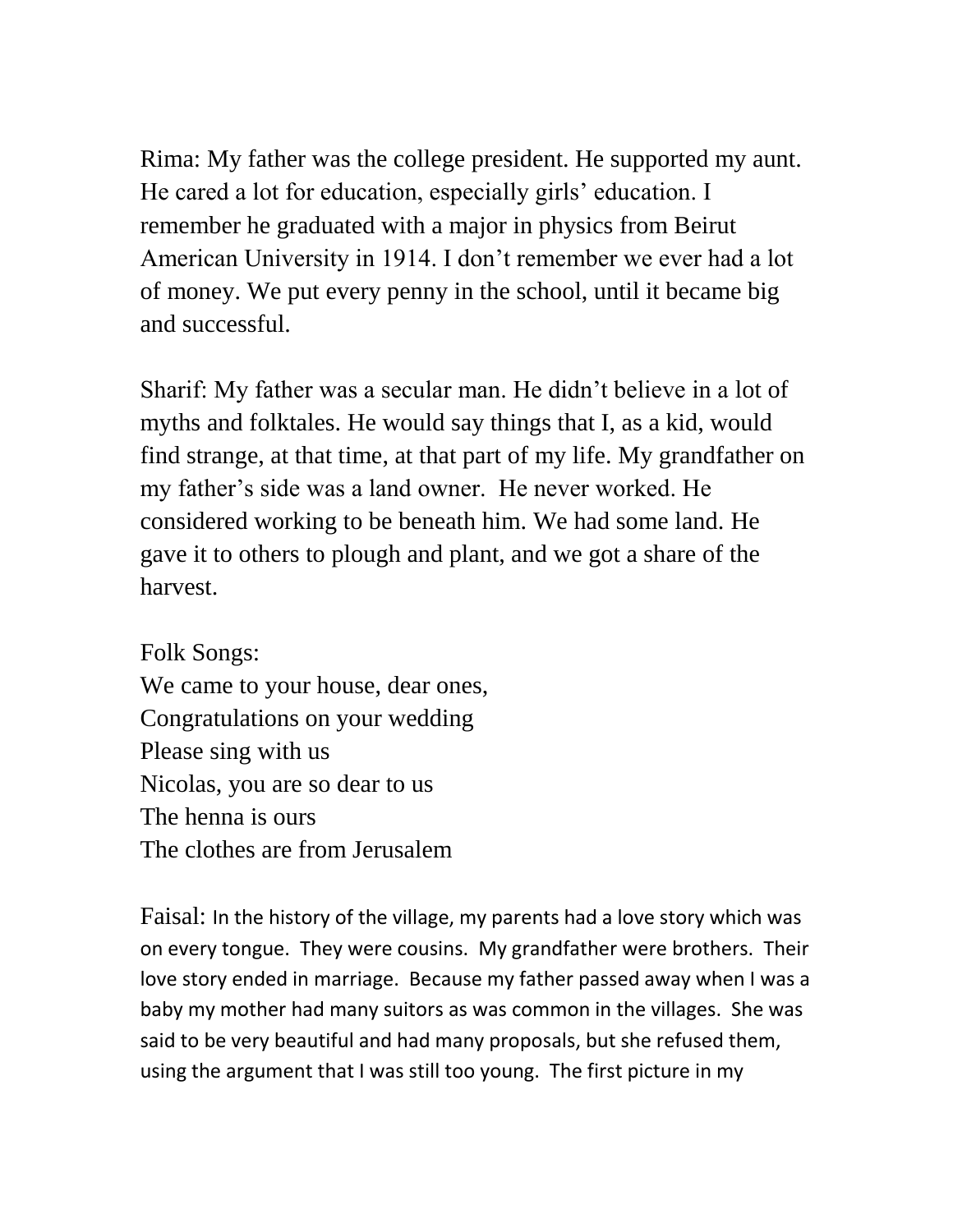memory as a four year old child was at my mother's second wedding. She was leaving me and crying.

Rima: My mother was from Jaffa. When she married my father, she married him because she appreciated him. She was 18 years younger than him. All her life, she sacrificed for Birzeit. She taught us a lot of things. The spirit of sacrifice was a high priority for her. This was what distinguished our family, sacrifice.

Faisal: The favourite games of the children in the villages at that time were wandering in the fields, looking for interesting insects, going to the village well and enjoying playing with the water and other things connected with it and teasing the guards, the manager and the women. A new game spread when the British came  $-$  let me say, spread in Palestine. It was football. In our village we had many football teams and since we had no real footballs we made, or our mothers made, balls of cloth or rubber, etc. and we would play with them. I remember liking to play football barefoot.

Rima: We played all kinds of games, like hide and seek, or we made rifles with olive wood. We had two teams, the red team and the blue and green team. My oldest cousin Kamal was the leader of the red team, Osama and Shafiq were leaders of green team. We, the little ones, were followers. I was with the green team, my sister Samia and my cousin Diana were with the red team.

Sharif: I remember mostly hunting for birds. Sometimes I spent whole days, leaving in the early morning, because we used to hunt for birds. We felt that we knew which birds left early, where each kind of birds was. Life was not only in the house. It was in the countryside and the trees, all of it was part of home.

Faisal: I was enrolled in school before the minimum age. That was seven but I enrolled at six years of age. Palestinian pupils were required to wear a specific uniform of khaki shorts and shirts. As village children we were dressed in boy-style gowns. It was the first time I wore shorts. My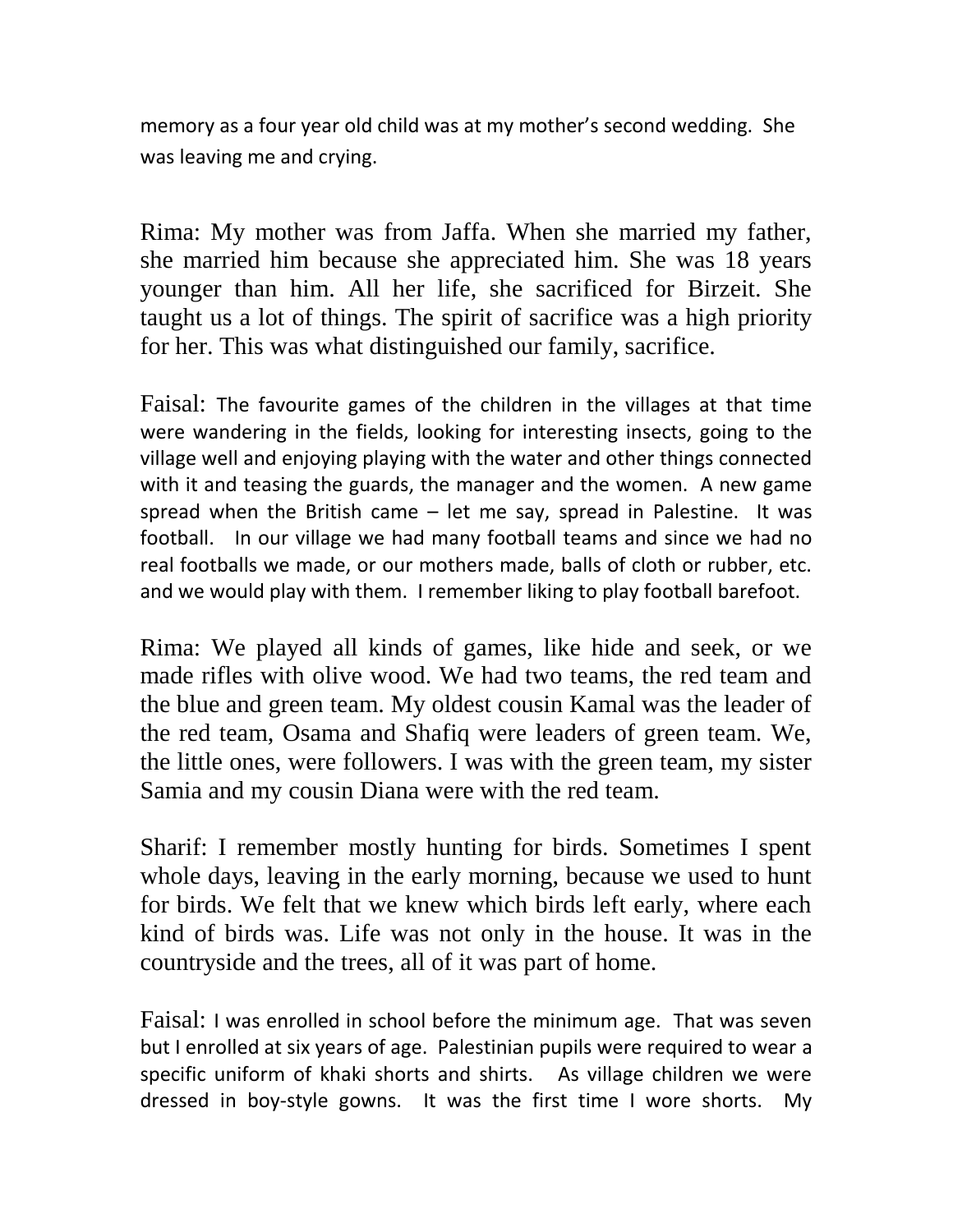grandfather bought them for me and his children at school. They made us were underwear. I saw heaven in that bag that my caregiver got from my grandfather to dress me in the next morning. I was too excited to sleep. At dawn, she surrendered to my nagging and got up and dressed me in the new outfit. I went to my grandfather. He used to pray and make coffee in the guest room of the house. I kissed his hand and ran to the lanes of the village to show off my fancy new clothes. I walked and walked and no one saw me. By chance, no one was outside. I missed the joy of showing off. Then I had the inevitable call of nature in the morning and I could not undo the buttons of the shorts so I wet my pants and was extremely embarrassed and ashamed. I returned home. They said that the underwear was similar to the shorts. So they decided to send me to the school without shorts. I was happy. You have the right to know that this was another scandal. In addition to my own scandal in the street I was sent back home from school in shame.

Rima: The school my aunt founded was a boarding school. We made friends from all over Palestine in Birzeit. We made friends from Haifa, Nazareth, and Gaza… Maybe Samia can share this with us.

Samia: There was a system, the same uniform, a meal time, the parents brought their kids every day at 4:00. We were happy. Nazareth girls brought cookies stuffed with dates. It was exceptional. Gaza girls brought spicy foods. It was a nice friendship and equality.

Sharif: We had finished the fifth grade. They were thinking of opening a sixth grade for the first time. There were three or four of us, and they brought us to teach the young children because they had no teachers. We taught the first and second grade for a month or two and then we lost hope of having a sixth grade because they had no teachers or facilities. Another boy and I started to walk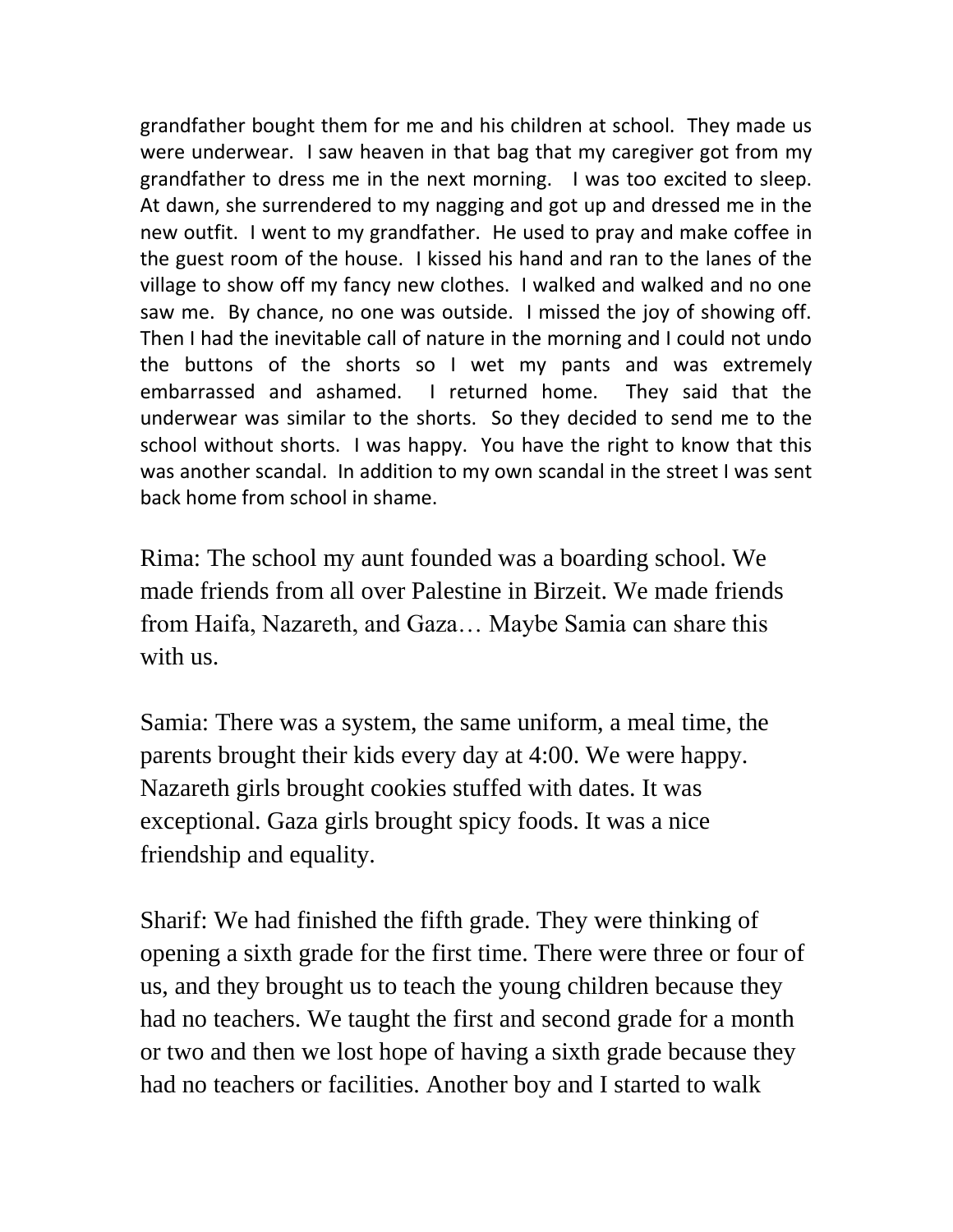daily from Arrabeh to Sakhnin.

Faisal: At the time of the harvest children are the happiest ones in the village. We were happy for two reasons. The first was that we collected the wheat that fell from the harvesters and the second was the vendors who came and brought things, things that make children and adults happy. The things which interested the children were candy of different kinds and toys. We would trade handfuls of wheat for candy. In my memory I still remember the kind we called kaakaban, because of its colour. It was made of sugar.

Sharif: In 1948, the population was only 2,000. Now it is around 23,000. There is a big difference. It used to be very quiet, and you would see animals in the road: donkeys, horses, cows, and you would see farmers, old people sitting on the road leaning against the walls, going to plough land, carrying seeds and ploughing tools on a donkey. It was a beautiful countryside scene, and of course there were no cars.

Rima and Samia: Now we took the road from Ramallah to Birzeit. It was a dirt road when we were little. We used to take strolls on it, and go to Ramallah.

Samia: There wasn't a lot of transportation anyway. There was one bus that left Birzeit in the morning and returned at the end of day. It would reach Ramallah and Jerusalem. The only school car was driven by my Aunt Nabiha.

Rima: They would walk from Attara and the surrounding villages. I remember in winter they would arrive soaking wet from the rain. Still, they would come, take off their socks, and dry them. There was no heating or anything. They did this in very simple ways. There is Jalazon camp. Above it is the settlement, unfortunately. It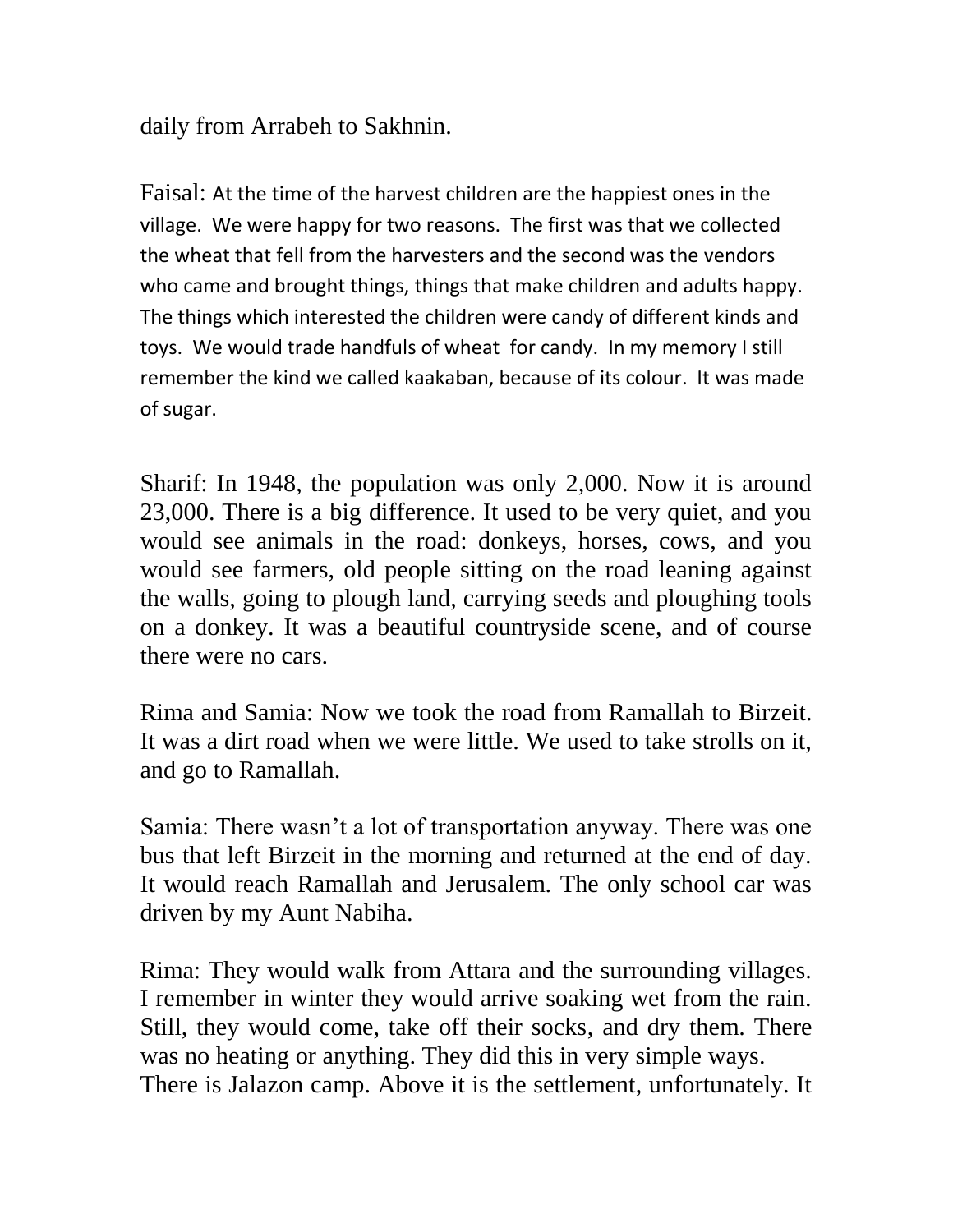was one of our favorite places. We would take walks there, and pick flowers. I have a lot of photos. You could see the beautiful colorful flowers we used to pick from the Jalazon area.

Samia: My aunt would watch us from her room. The mulberry tree is visible from her room. Once, I was climbing the tree. She called: who's this on the tree, and I didn't respond. I climbed down very quickly so she didn't see me. My dress got torn. It got torn apart. I went directly to school. Usually we wore uniforms. It was a Friday or a Sunday. It was a day off. I took off the dress, hid it in the closet and no one knew anything.

Sharif: I got typhoid in the second grade. A lot of the children died from typhoid that year. I survived. I don't know how I escaped death. My grandmother lived in Acre, and I stayed with her maybe two or three months. But I was mostly unconscious. I don't remember anything. Of course I came back home weak. I could barely walk. At school, I came back to the second grade. There were wrestling challenges to see who would push the other to the ground. This put me in a difficult situation. I couldn't wrestle with the other kids who hadn't been sick.

Rima: We used to play "Here's the X". This playground was important. We used to play here. And here, behind the tree, was a stage. All the young men's parties were here. This building wasn't there. The people would sit here as audience. And the theatre was in the front. The choir would sit here. The piano teacher or the orchestra would be here. This yard was also a playground for us, as kids. As a family and a school playground.

Faisal: My grandfather's second wife raised me. I grew up with her until we were expulsed from our village. She was my first stepmother. My grandmother on my mother's side was a distinguished woman. I write a lot about her in my book "Pathways of Exile". She owned a herd of goats like all village families. She had a special goat which was her favourite. It had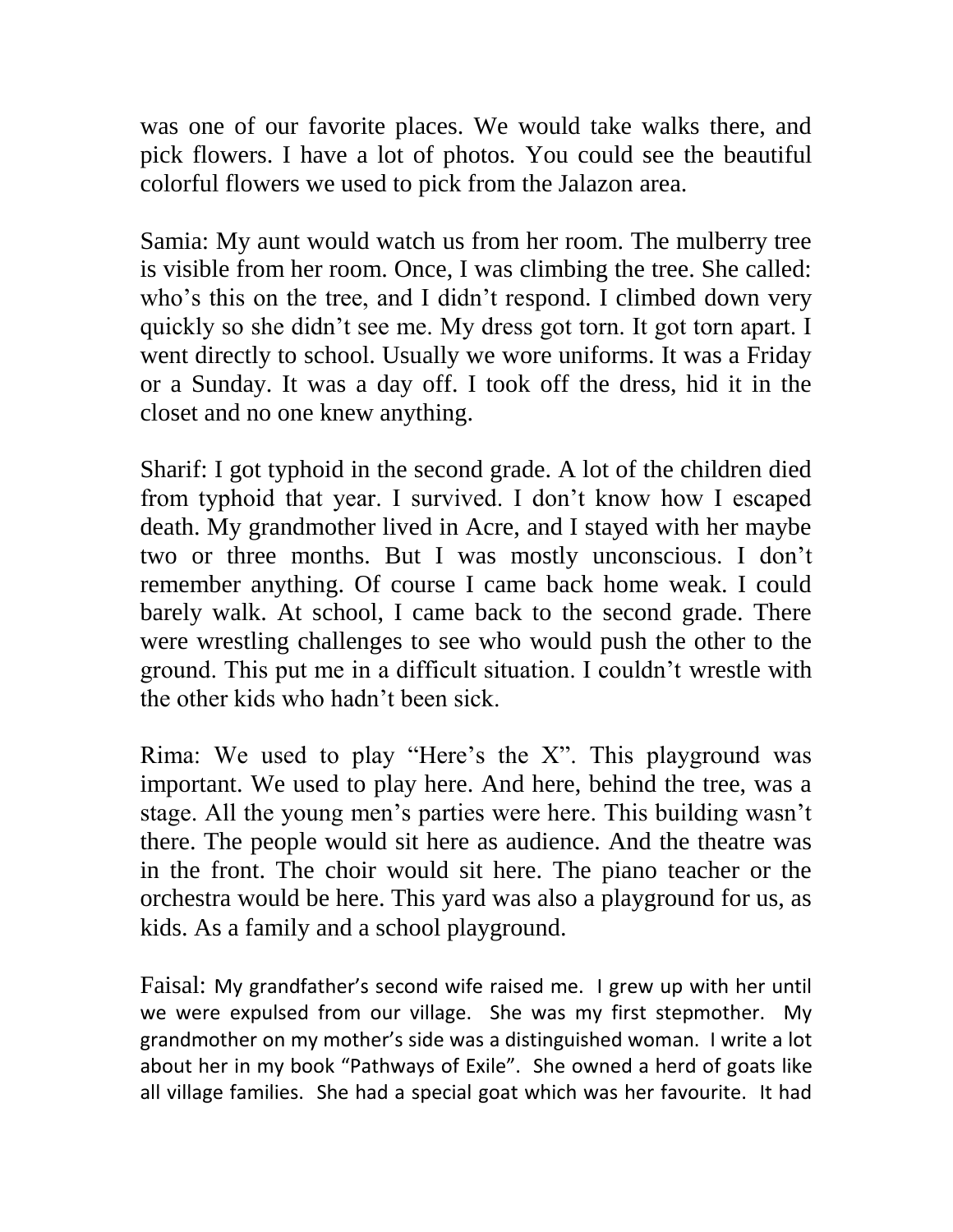light-coloured fur. My grandmother drank milk or ate yogurt or cheese only from that goat.

Rima: At school, my aunt was the principal. She was in charge of everything. My aunt Aneeseh taught the little children, and my aunt Mary taught them dancing. She was in charge of the house and was very strict.

Since the school closed before May in 1948, the issue really touched us. We found ourselves with our school closed, where we used to gather and play advanced sports activities and held sports competitions. We were personally affected by the general circumstances. As much as they explained it to us, and as much as we understood. I remember I understood pretty much. We were the children of the village who no longer had a school. We created a brigade, we imitated the mujahideen brigades who were there. I even was a writer in the Kuttab. We were more organized than them. At school we knew how to stand in line, to the right, to the left. We carried plastic guns.

Rima: Our political awareness wasn't the same. We didn't know people had parties. We had a patriotic sense, and moral values. My father used to say that the public interest comes before the personal. The homeland, then the village, then the family then your own interest. He always had priorities.

Faisal: The Zionist attacks began again in late 1947 after the partition resolution. The inhabitants of the villages which were in danger and those which were distant from the Zionist locations began to search for weapons. This search raised the price of weapons in Palestine immensely. A secondhand rifle sold on the black market reached the price of a bride's dowry. Our village could collect away from the strict control of the British 30 rifles as far as I can remember.

Sharif: Before the Jews entered the village, I mostly remember that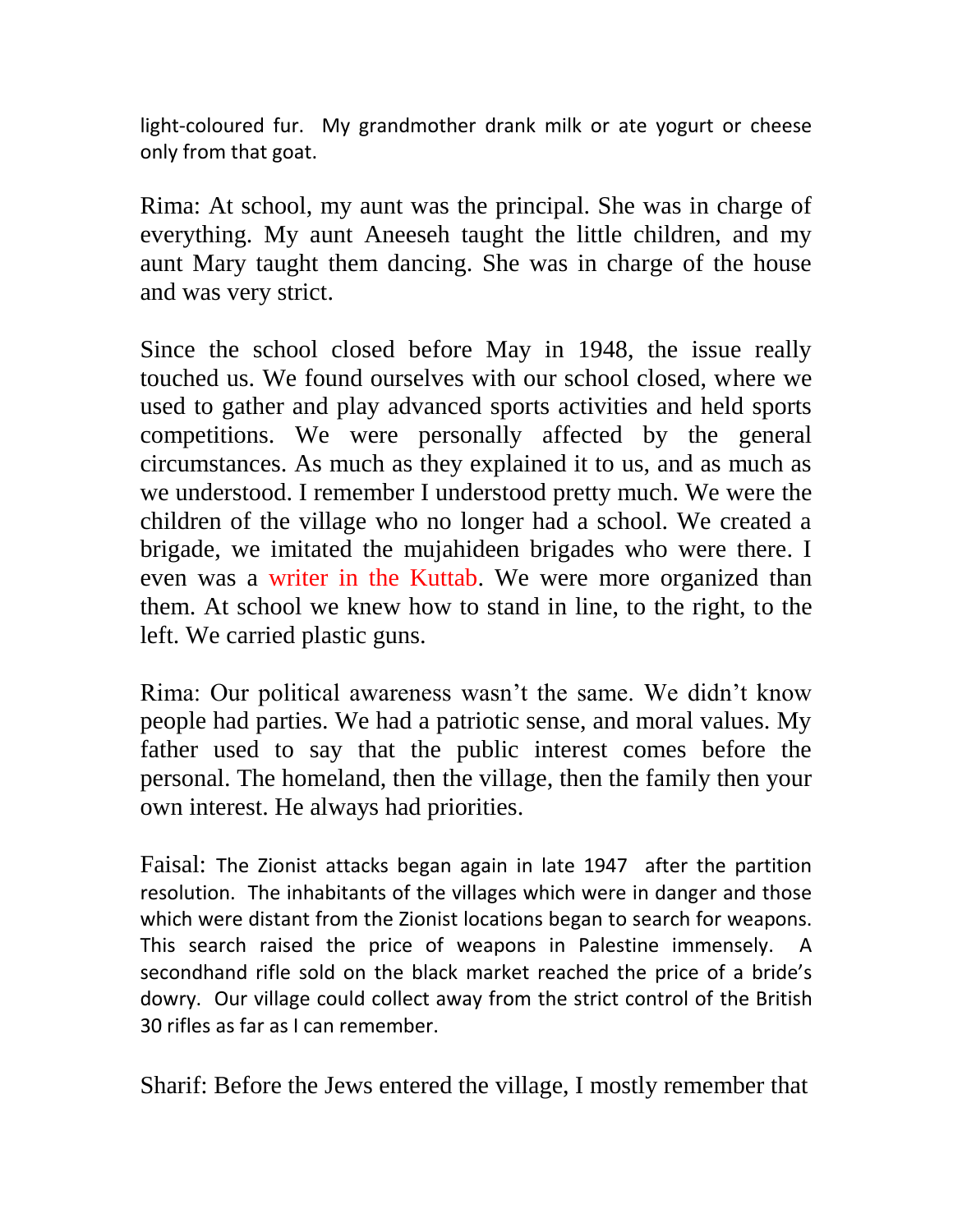they had occupied Nazareth, Tiberias and several places south of Arrabeh and Sakhnin in the Batuf plain. Israeli tanks came from Wadi Rummaneh. There were around five or six armed guards standing on the edge of the mountain separating the village from the Batuf plain. They saw them and sent a crier to announce that they were here. The residents of the village gathered together. The whole village had about 20 or 30 weapons.

Faisa: There was an agreement in the village to send a delegation to Egypt to buy weapons. This delegation was away for a long time and returned without any weapons because the Egyptian army had entered and were stationed at the borders in Rafah and Gaza surroundings. They entered and reach Asdud, so when the men from our village came back with the weapons they were confiscated.

Rima: Before the Nakba, they divided Jerusalem into Zone A and Zone B. The last place we lived in Jerusalem, we could not go home without a Zone A card. This was between 1946 and 1948.

Sharif: We kids stayed at the edge of town. We interacted with the battle as if we were part of it, although we could not see the Arabs or the Jews, we only heard the sounds. They had a system; every night, three or four would patrol. I remember my father, my older brother and my relatives when they decided to buy a rifle. They bought a short French rifle. My brother used to carry it and stand guard.

Faisal: In Big Al-Masmeyyeh there had been a brigade since 1936. It was distinguished because it had a remarkable leadr. For the record his name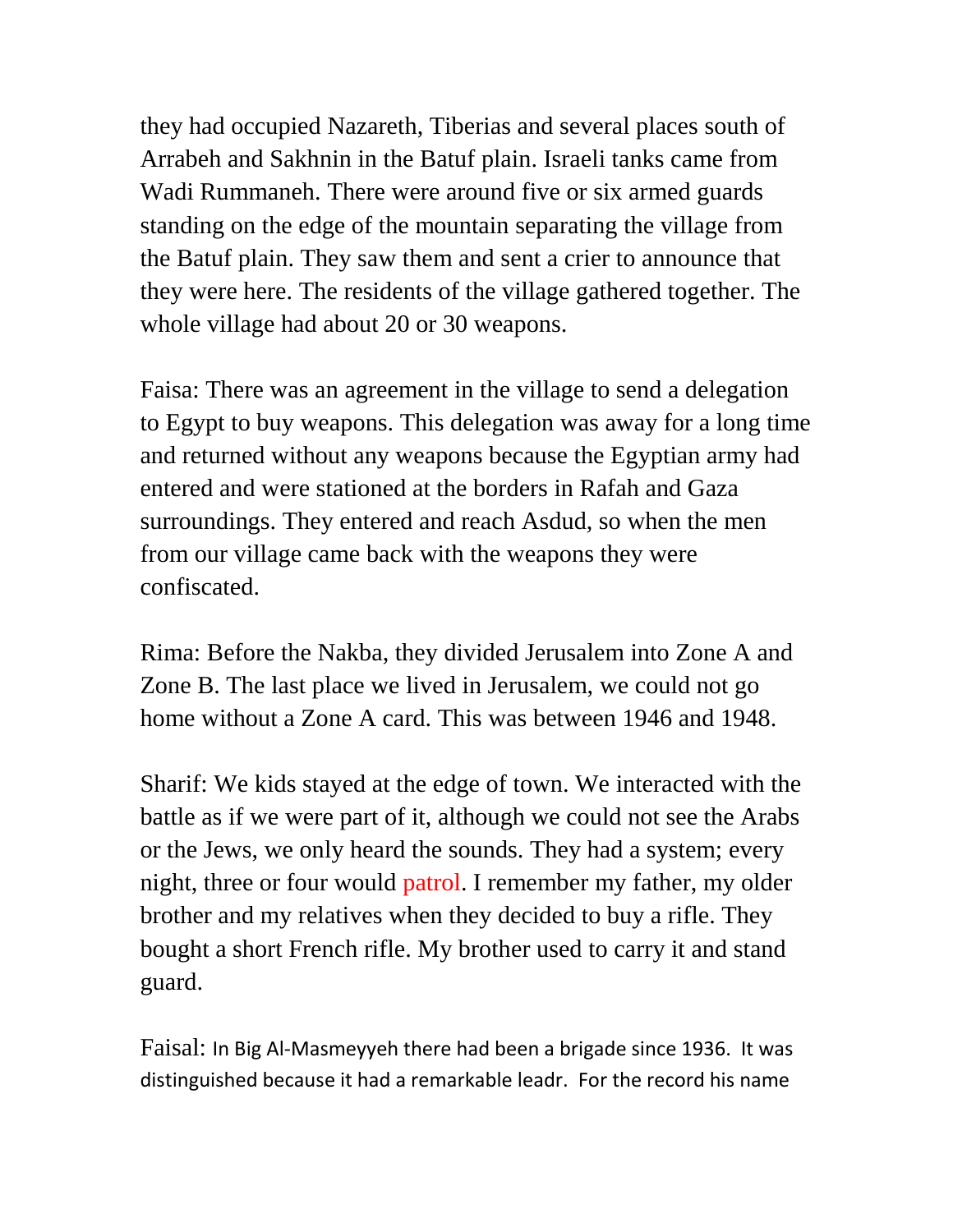was Abdullah Muhanna "Abu Jihad". The most important battle the brigade fought along with small brigades from seven other villages was in a military camp evacuated by the British Army. Abu Jihad had a plan to surprise and take over the camp with a raid and it succeeded. But they did not have any professional combat fighters. At the time of the harvest most of the Mujahideen had left. A unit of the Army of Salvation founded by the Arab League came to join the battle. The Mujahideen had seized three tanks and many of the camps possessions. The unit of the Arab army took the tanks and returned to their own camp. The Hagana forces then took over the camp with minimum losses because there was no one to defend the camp.

Sharif: I remember the Rescue Army soldiers going to collect food and animals to ride. From that day on, when people want to describe something as pathetic, they say: like the Rescue Army. It was especially funny was that they collected the donkeys of the village, and two or three would ride the same donkey. So the description became famous; pathetic like the Rescue Army.

Rima: In 1947, I finished school and went to Beirut. It was the last time I went to Al-Naqoura. The one who lived the Nakba events was my sister Samia.

Samia: The biggest group of refugees to Birzeit was from Lod and Ramleh when they were forced out under threat of being shot. They robbed them of their possessions. They tell us incredible stories! We were at school and saw thousands of people coming into town.

Faisal: We received the first group of those who were expulsed from their village. If I remember well it was in April 1948. The Zionist armed forces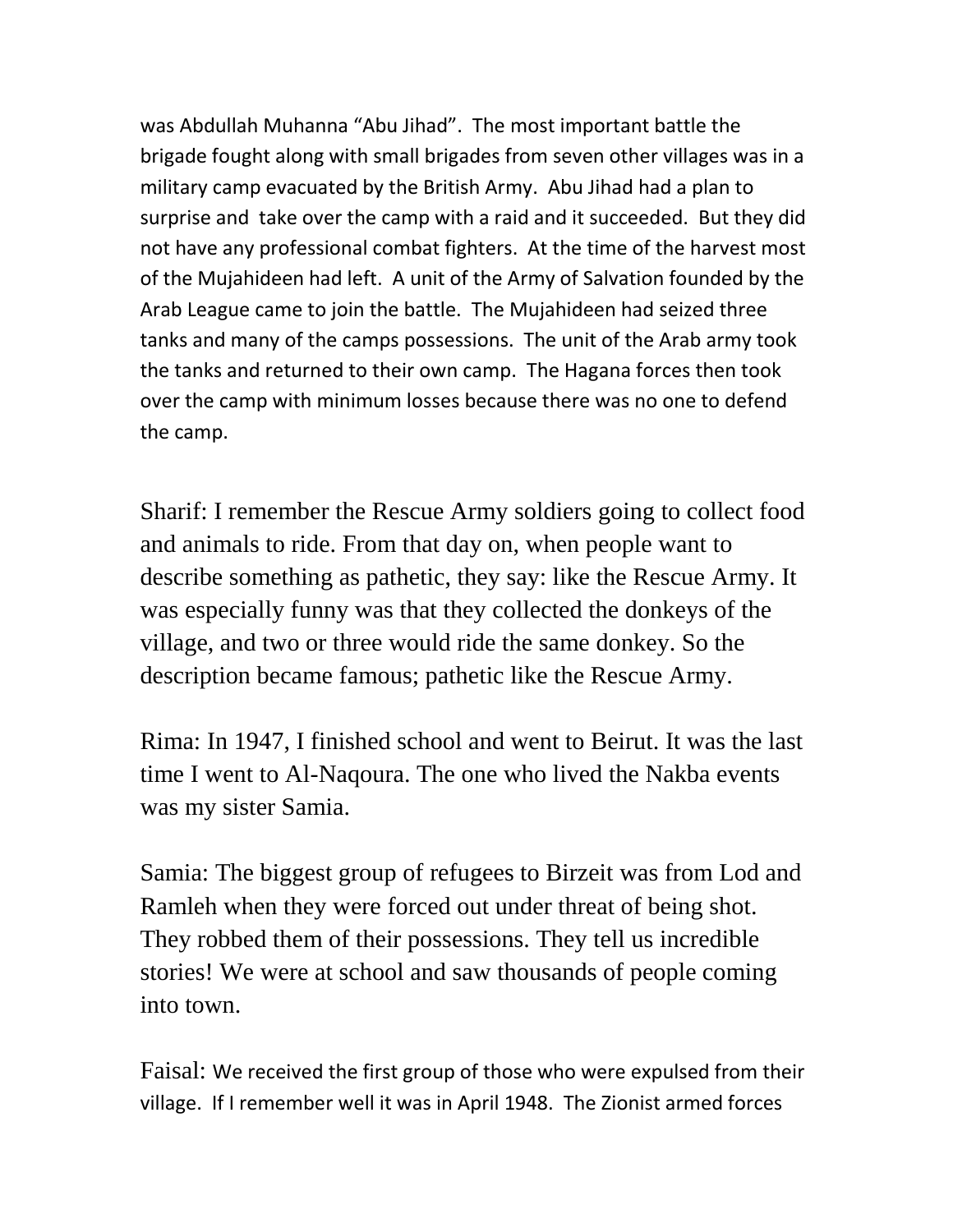took over the village of Salameh near Yaffa, which was later destroyed. A group of the inhabitants of this village came to our village. I do not know why they chose our village. This group resided in the house of one of my uncles.

Sharif: I remember well the names of those who they put up a big resistance. They talked a lot about them in the radio. They used to say: the heroes of Salameh, near Yaffa, and Tireh, near Haifa. I still remember that these two villages resisted. They had heroic stories. Loubieh too fought a lot. We knew, we followed the news. It was like cancer. It spread gradually in the area.

Faisal: The children from Salameh who came with these families were our age. In my memory I still keep the impression that they were different from children. Perhaps it is too much to say they were broken but even when they played with us something was not normal in their behaviour, in their responses.

Sharif: The village residents were not able to help the others, because they, too, were waiting for their turn to be forced out. I remember that the residents of Safouria, especially the women, went from home to home asking for food. It was the women who saved the families and the children. They accepted the degradation, they bent with the storm. The women were resilient. For the men, it was much more difficult.

Samia: They sat under the trees in July. The school opened its doors. So did the church and the mosque. All the town received this group. I remember their expressions. It was very sad.

Faisal: I had decided to fast during Ramadan [the month of fasting]. I completed the first full day fasting. In the family they considered this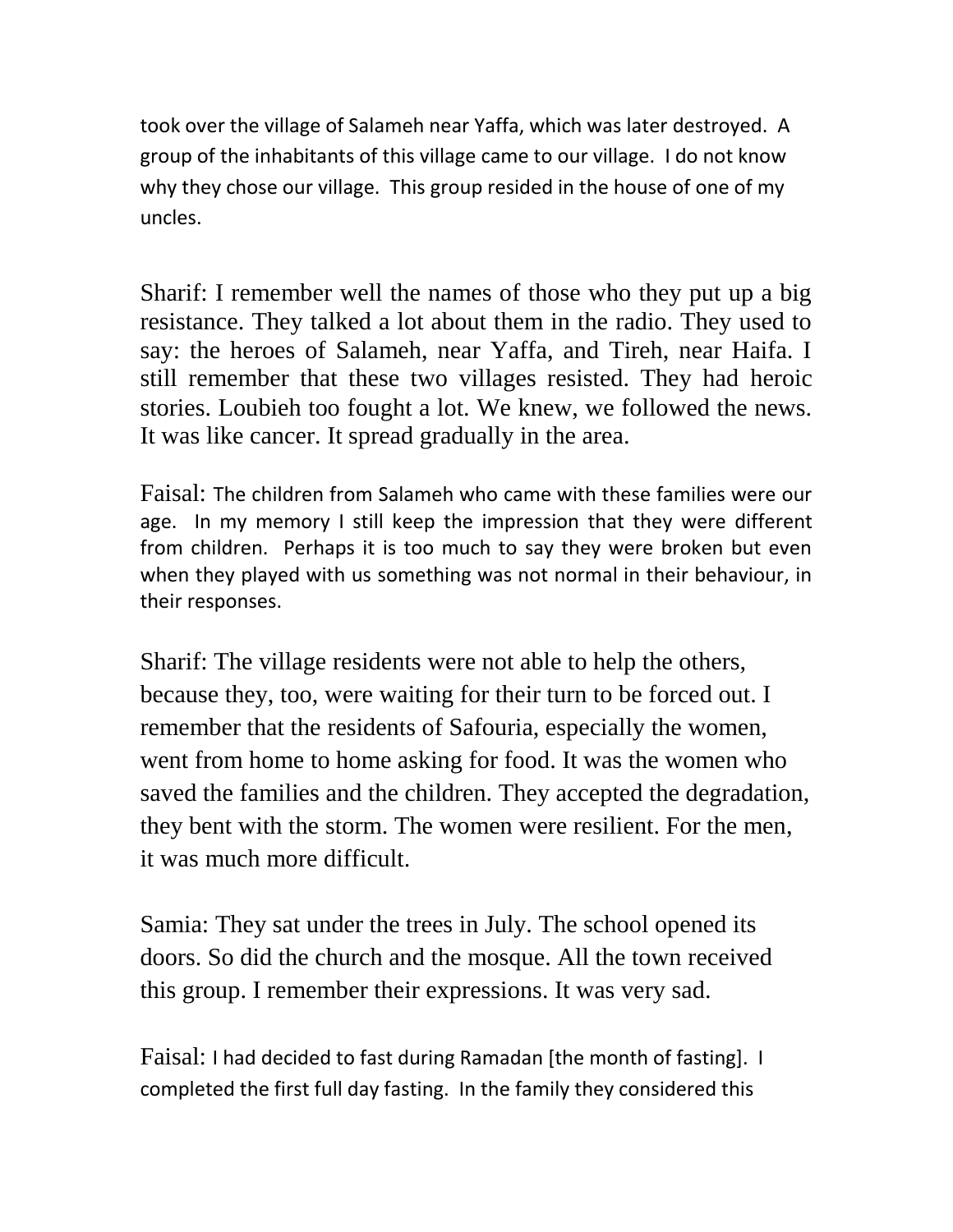coming from a child of nine years of age something important. Thus, I became the centre of (celebration) everyone's attention and celebration. I fasted the second day. At the Iftar meal the guard of my grandfather's farm came and gave him a paper. My grandfather, who did not find his reading glasses, gave the paper to my uncle. He read it and I was listening. It was a warning from the Hagana. They had come to the farm with a list of demands which were repeated in every Palestinian city or village they raided. This is what I remember of the demands, which I later learned in detail.

First, handing over the Mujahideen of the village to the Israeli Army; second, handing over the weapons; third, pledging that the village inhabitants would abide by the laws of the State of Israel. In the minds of our people at that time handing over the Mujahideen would mean that they would be executed. Even if they were to accept the other demands, which were actually unacceptable according to the level of people's conscience at that time. I believe these demands would be unacceptable even now. No villager would ever hand over his children or…or…or.

Samia: We were living in Jerusalem then. My parents came, but they didn't come under threats like the others who followed. Because the school… my father felt it needed him, he had quit his job. He came with my mother before the increase of harassments in Jerusalem. After that, a lot of Jerusalem residents left after the massacre in Deir Yassin. The Jewish mobs came in trucks threatening people, telling them to leave immediately. Leave your houses. Leave your houses or face the fate of Deir Yassin. This scared a lot of people. Two of my aunts and one aunt on my father's side were in Jerusalem and left as a result; we all gathered in Birzeit.

Sharif: This opening between the mountains is called Al-Khanouq. Behind it is Al-Batouf plains. When the Jews entered in 1948, they came from this opening. Nazareth, Kufur Kanna and Safouria had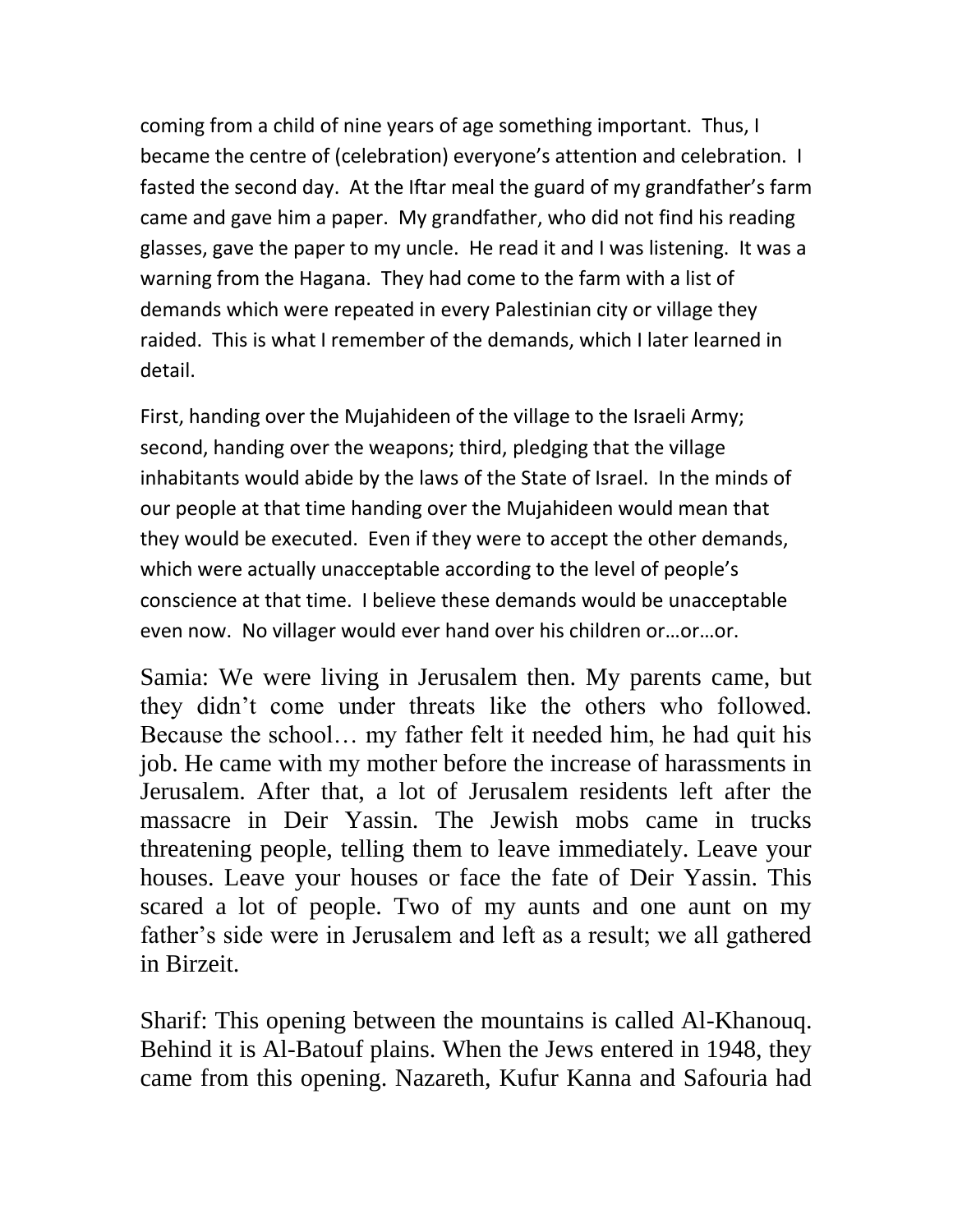been occupied for a while. The guards from the village and the Rescue Army were standing there, on the horizon. They were guarding to prevent the Jews from entering from this side, but they came from here. They didn't come along the valley. They came here, at the town entrance, and went down to the town. This was the entrance for when they entered Arrabeh, and they entered from the other side; from Mi'ar, from Acre, and they entered Sakhnin. The Sheikhs of the area went to meet them in Mi'ar and they surrendered the villages.

What the logic behind surrendering was, I did not know, and I still do not know. I think first, that Israel had two routes, one along the shore, and one from Tiberias and Al-Houleh. The two sides met at the Lebanese border, circling the area. The people heard that the road was closed. It was especially frightening that they woke up to find the Rescue Army had retreated, was gone. This was one. Also, the people were now aware. They had previously thought that when they left, they would come back in a few days. This was in August or September, I think. People had been forced out since the beginning of 1948, or late 1947. The people were now fully aware that when they left, they would not come back. They became convinced that they should surrender. A lot of them thought they would die. But they decided to die in their own homes.

Faisal: An urgent meeting was held for the Village National Committee. The National Committees were elected committees all over Palestine to be responsible for the defense of villages and cities. Our committee decided that the children, women, elderly and the unarmed should leave the houses of the village immediately and stay in the fields among the plants until the battle was over. We went to the fields which were already partly harvested. We only took with us what was needed for the Suhour [Ramadan meal taken before dawn] by decision of the committee. My grandmother, who had then taken the place of my mother, used to drink milk and eat cheese only from her favourite, light-coloured goat. She took it with her, to milk it and have her coffee before dawn. In my memory I cannot measure the time we spent in the fields but it was still very dark. Suddenly, flames burst from the village. This scene is still engraved in my memory. I can see it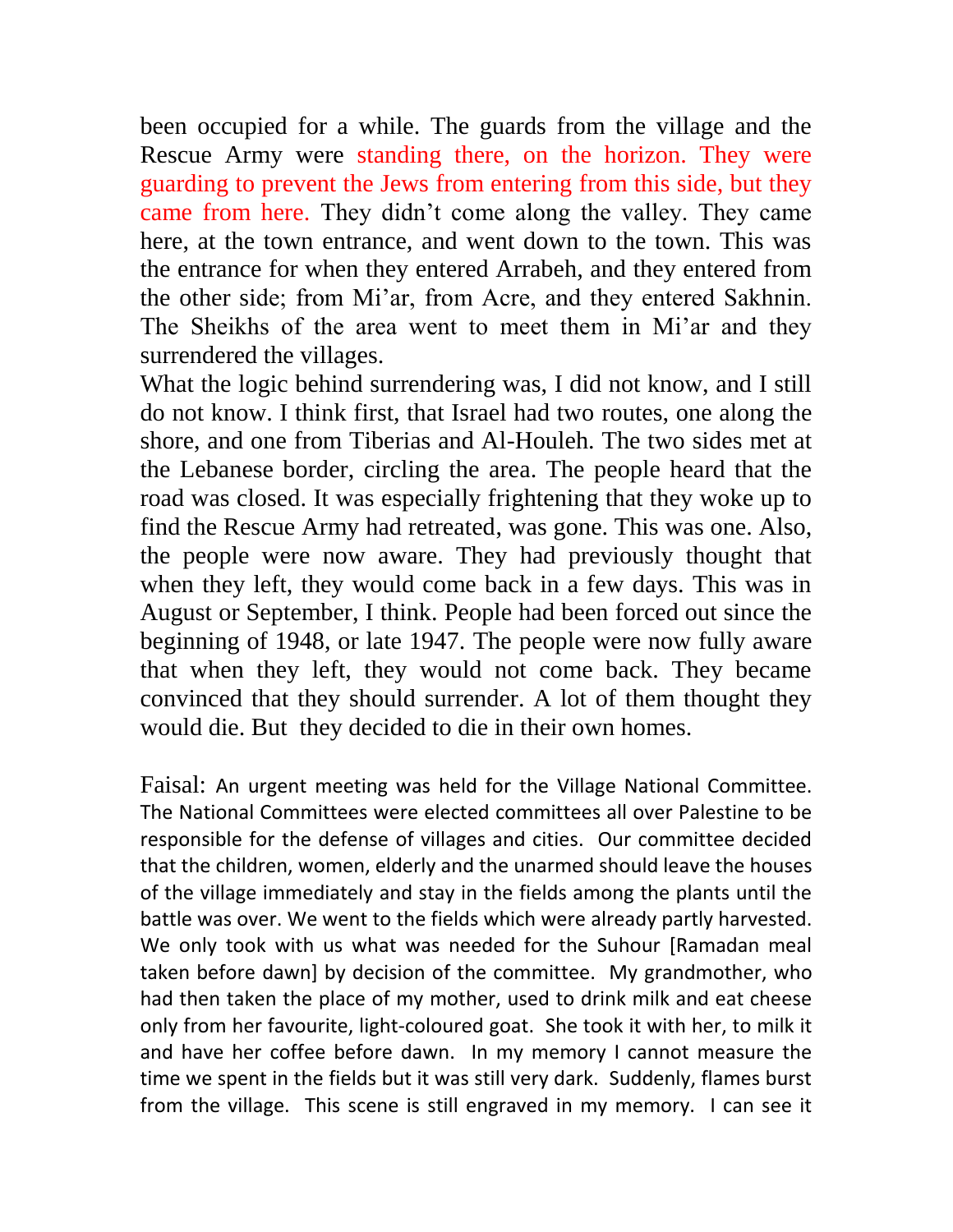even now: my village burning, my place of birth with fire and flames burning it.

Samia: When the refugees came, my aunt asked the people working in the kitchen to bring all they could help with to relieve the hunger and thirst these refugees endured while walking from Al-Ramleh and Al-Lid.

Sharif: Al-Shouli was a Jewish cow merchant. I remember him. I don't remember the face, but I remember the person a little bit. He would tour the villages, buying and selling cows. In 1948, when the Israelis entered the village, he was wearing a general's military uniform. He was a general in the army. He was crueler than the others. He knew the people. He knew the homes, the entrances and who might have had weapons because he spent a lot time in the villages. When they gathered the men in the village, who were 15- 16 years and older, they gathered them in the village square. All the men were supposed to gather there. My father was sitting at the door. There was a wall around the house, and he sat by the gate watching. Al-Shouli came and said: You have a weapon. He said he didn't. I don't know how he was upset and wanted to force him to bring his weapon, he hit him like this in the head with his hand, my father was wearing a kufiya and it fell off. I remember this clearly. It was very painful for me.

Faisal: We went to Deir el Debban, which had not yet been attacked. Our relatives there received us as guests, headed by Abu Adnan, the Mayor. More refugees, wave after wave, flooded in from other villages that had been attacked. Deir el Debban was no longer able to feed all these people. People thought of sneaking back to the villages to look in the remnants of homes for food, covers, etc. I remember both my grandfathers took two of Abu Adnan's camels. My paternal grandfather, who was the Mayor of our village, came back with flour, oil, and other staple foods and some covers that were left undamaged. My maternal grandfather [who was the head of our national committee] – I still remember the lesson I learned from him –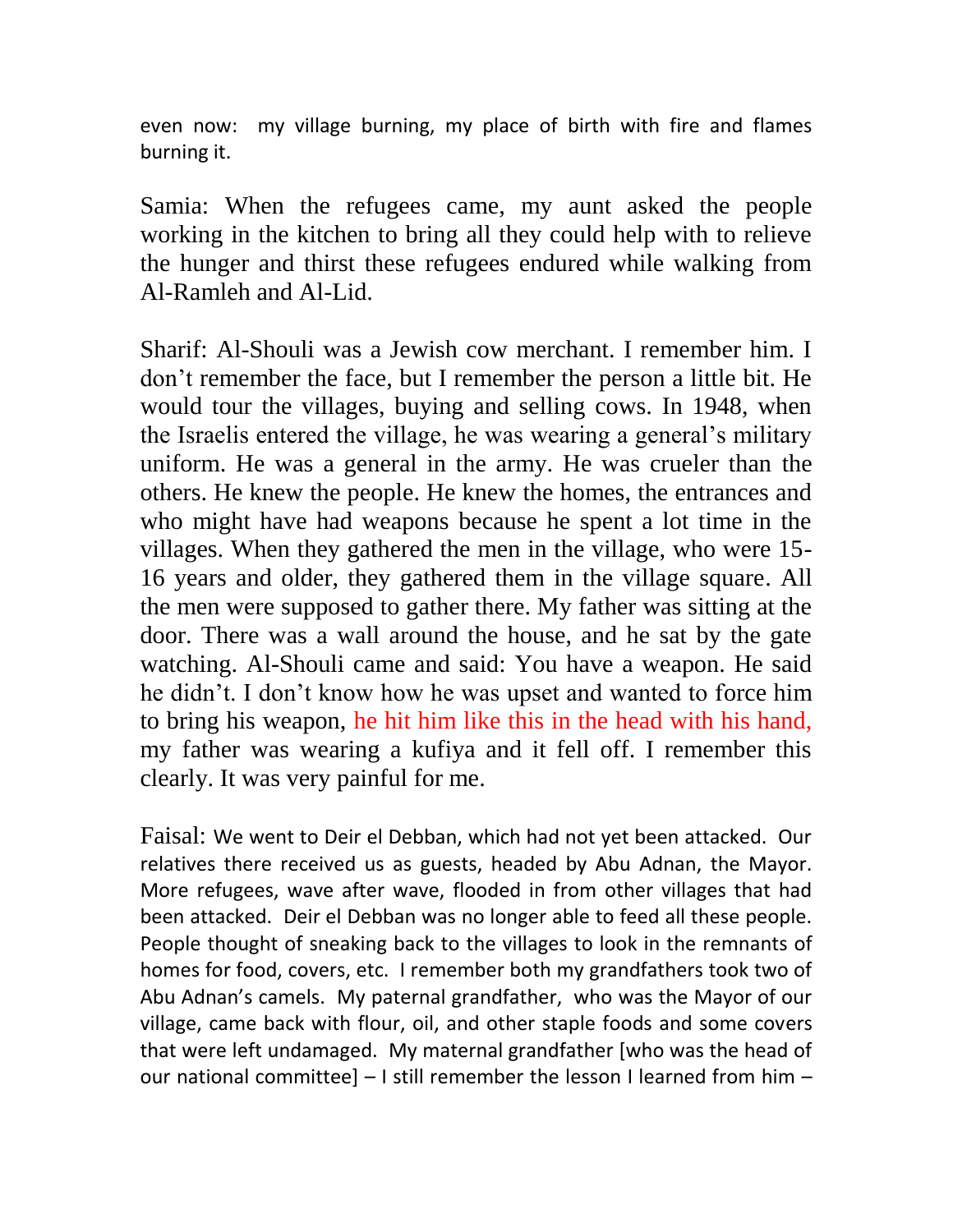came back with our school books and books from our home library. He told us that we had lost everything but what we still possessed was education.

Sharif: I remember it as if there were no "me". With the situation as it was, I didn't think of myself. I remember the situation, how people acted, the Jews, the young men, the family.

Faisal: I think our childhood began to be lost from the beginning of the events in 1947. When Deir el Debban was attacked my grandmother had taken her goat, a sack of Frikeh [dried smoked wheat] and a bit of salt. I think it was from Abu Adnan's house. We found ourselves in the middle of crowds that extended into the wilderness as far as I could see as a child. We stayed for countless days and nights. I cannot remember how many. The scene where I think my childhood ended: I remember a family from our village who were very poor. They were in the wilderness. The mother and father had a lot of children. Once, we were gathering by a cave's entrance, eating the little food we had. Those children came looking for something to eat. They stood near us. We were all sitting there. Without a pre-agreement we automatically ignored them because we had only a few bites of food for each one of us. I remember the moment – which I believe determined my stand on life entirely. I dipped a bite of bread in the milk. I moved it toward my mouth, and my eyes met the eyes of the youngest child. He was staring and craving it. Some mysterious thing came from my insides and pushed me to give the bite to him. My aunt, who was four years older than I, exclaimed: "God, look at what we were and what we are now!" Everyone was moved. My grandmother packed a little dried wheat and found something to put the milk in. She gave them to the children, saying "Take this to your mother to feed the baby."

Rima: I remember what she did. My Lebanese friend, her mother was Palestinian. We sat and wrote an article. I remember I was about 16 years old. We asked the girls not to buy jewelry, and to give the money to help the homeland. We addressed the Arabs: if you are ready for war, go ahead, if not please wait until we're ready.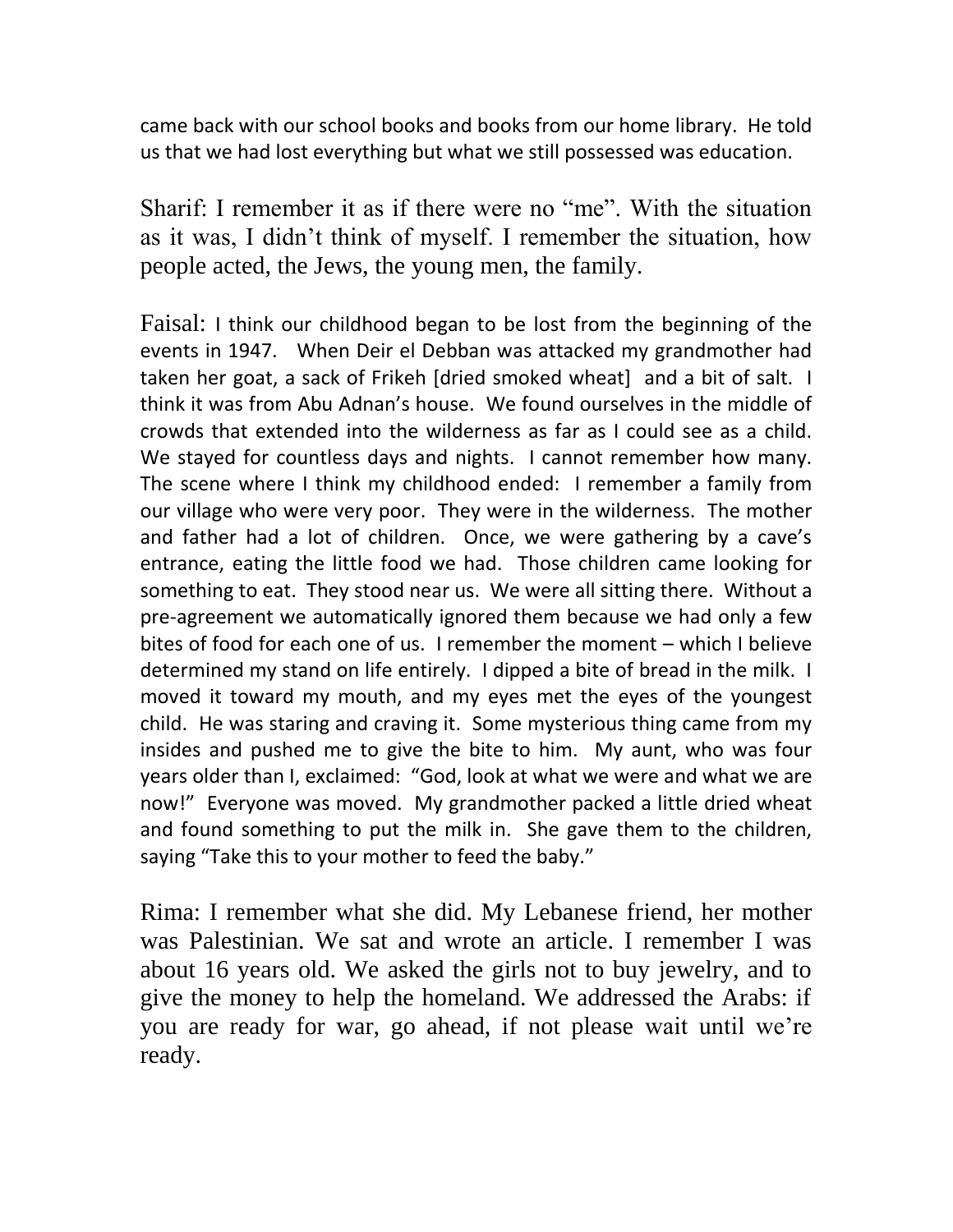Faisal: On the way to Beit Jibreen, after checking, we found it was possible for us to get there. We were in undescribable misery. Suddenly we heard sounds in the sky. We saw airplanes. It was the first time in my life that I saw any airplanes. They appeared and then retreated and reappeared. Of course, the march of people became chaotic and we were confused. People began to ask why the airplanes were coming, and if they would drop explosive barrels. They called them Danat at that time. They would fly lower to shoot some places in this wide trail of people in the wilderness. This happened several times. It was like a chase. Everyone was saying "We left our villages and you occupied them. Why are you chasing refugees?" Until my Uncle Nafeth paid attention. He had finished high school and had a matriculation degree. He was the politician, advisor and educator in the village. He realized that we were walking in a direction that kept us inside Palestine. The Israelis were putting pressure on us, pushing us to the east so we would cross the Jordan River and go outside of Palestine.

Sharif: There was a lot of crying, by the women. They were gathered at the corner of the square where the men stood. We were afraid that they would all be killed, or at least a number of them. In the end no one was killed. They brought big trucks, and they carried them away in the trucks. These men have been called the detainees since then. They detained them for periods varying between 6 months and two to three years. Some of them, I remember, including one of my cousins, they said were left at the borders with Lebanon or Jordan.

Faisal: When we arrived in Beit Jibreen after sunset a battle was taking place between the Egyptian army and the Hagana, which had become part of the Israeli army. It was the first time I saw light shooting out of cannons. They lit the battlefield. The people did not know what to do. There was bombing from both sides. Some went to the left and some went to the right, including our family. Al-Masmeyyeh was behind us, Deir el Debban was behind us. We were going south. Those who went to the right would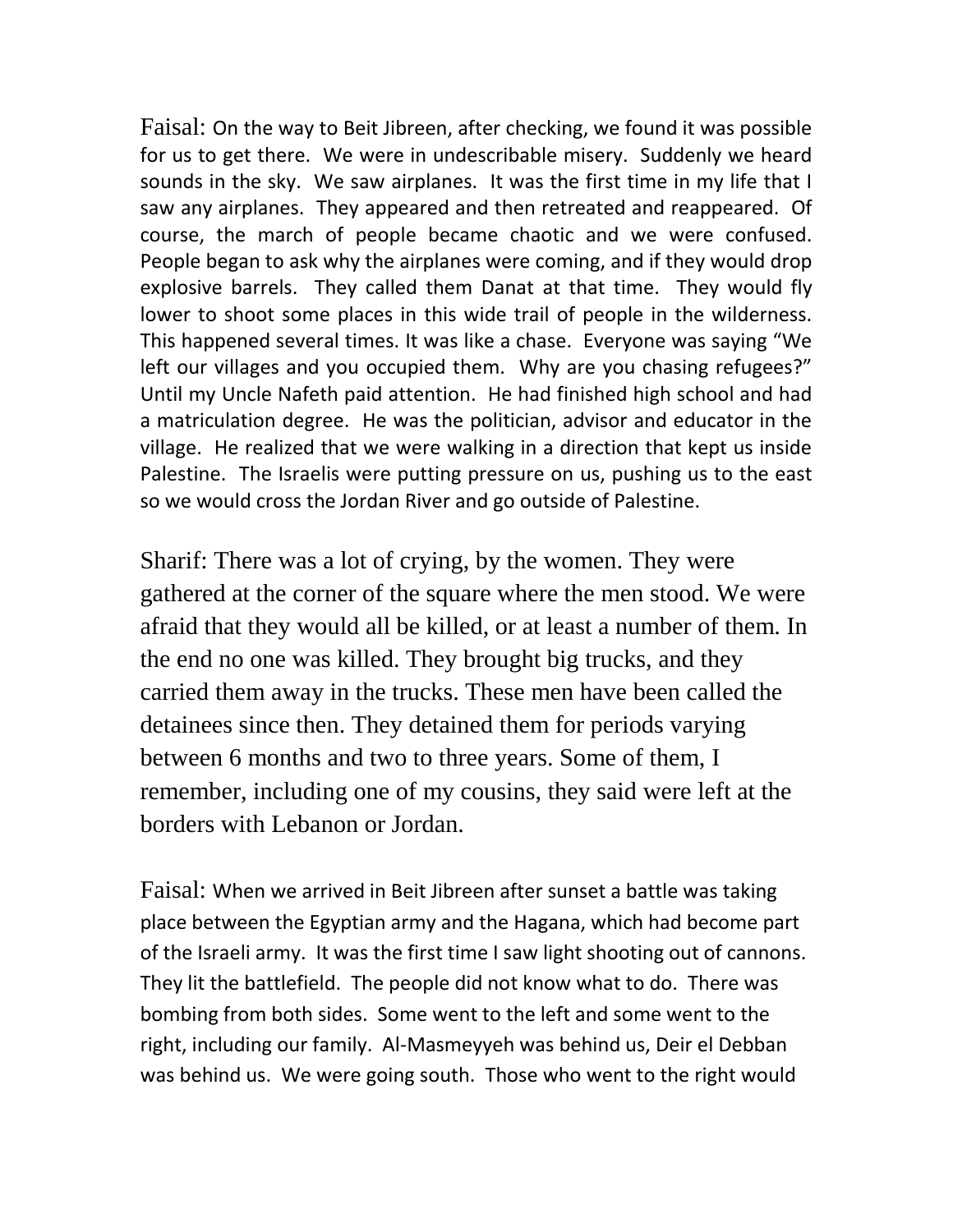end up in the Gaza Strip. Those who went to the left would end up in the West Bank.

## Rima: Music break.

My biggest fear was that the goat I was leading, affected by the noise of the battle, would get away from me and that my grandmother would be angry. The goat determined my fate. The people discovered a big pipe under a little bridge, so they descended the valley and crossed through the pipe. I wanted to descend into the valley. The goat's hooves got stuck or something. It got away from me. I wanted to get it back. My family reached the pipe before me. When there was light they waved at me but I was afraid to lose the goat, until I caught it and crossed through the pipe with it. My fate was to go right.

I left with my grandmother. I met with the refugees' trail on that side and there I went back to the family of my paternal father, who decided to go to Al-Falouji, which was being attached almost every night. One day I was playing in front of a coffee shop near a bus stop. The bus came. My Uncle Nafeth came out. I spoke about what happened near Beit Jibreen. My uncle left and ended up in the West Bank. He came to check on us after ending up in Damascus. He saw me playing from the bus window. He asked the permission of my grandfather, who was sitting in the café, to take me to see my grandmother in Hamameh, a village near Asdud and promised him to bring me back.

It happened that Al-Faluji was besieged after I left it. I survived from the siege but my family stayed. Consecutive massacres took place during the siege, and as usual, they were Israeli massacres against civilians. Half of the members of my family were killed in one of these massacres, my grandfather, one of his two sons and two of four daughters lost their lives.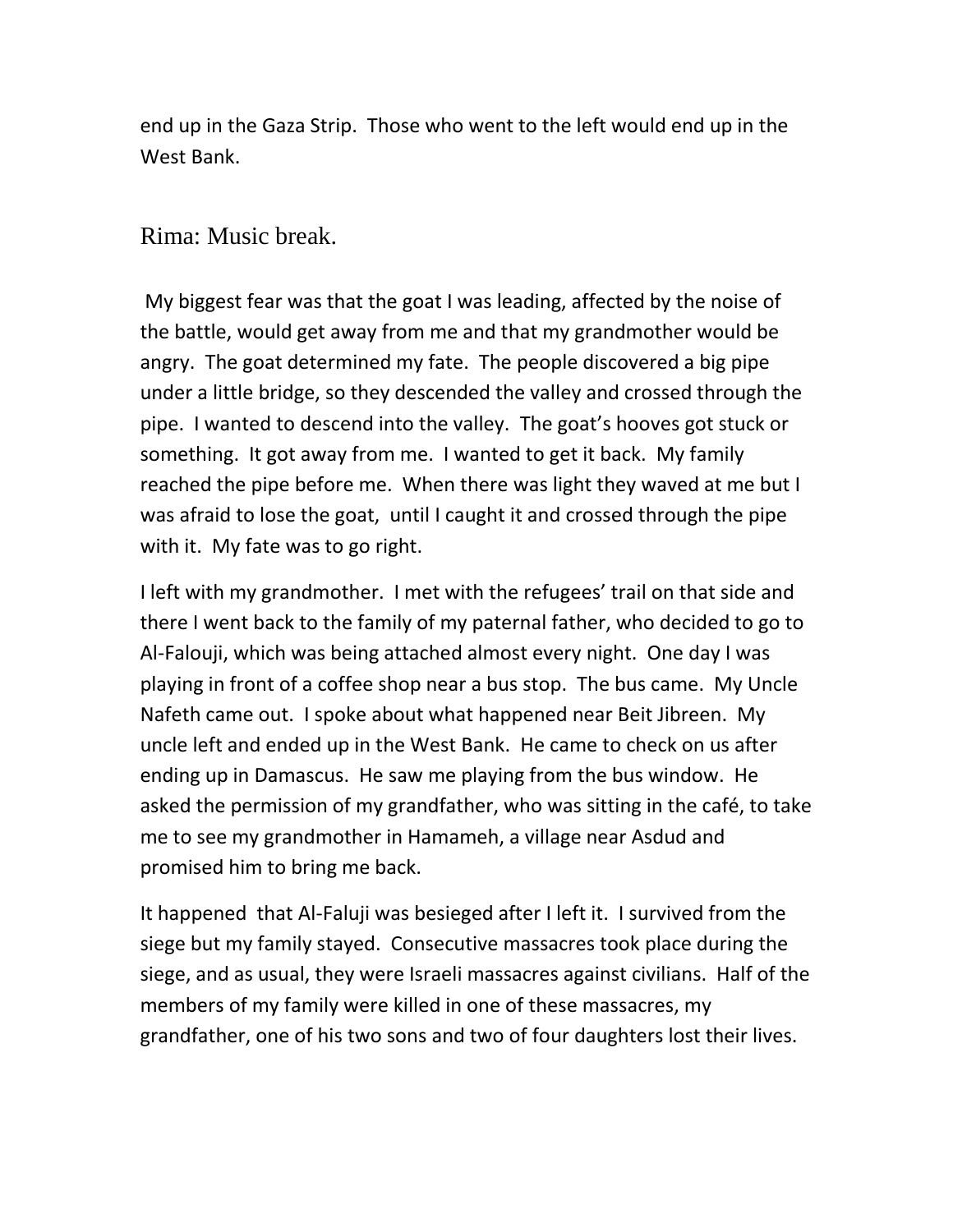## Chanting:

Sing for him, father, and take him to the mosque He is not a bridegroom, his rifle is not shining Sing for him, father, and take him up He is not a groom and the bride is not waiting I wish, my love, that you would come home We would make sacrifices and fulfill our promise.

Samia: Here, we conducted the consensus for the refugees. We had tables, papers and pens. We met daily. After that we asked Abdul Qader Al-Husseini's army to impose curfew on the village, because we wanted an accurate consensus of the refugees to Birzeit. My father felt that this was a great catastrophe and it was a disaster if we didn't document it.

Faisal: I stayed with my grandmother in Hamameh. There I found out that my mother, who had remarried in Big Al-Masmeyyeh, had met my grandmother and that she and her two children were living in a room in one of the houses in Hamameh that hosted refugees. We, the children, used to spend time at the sea. One day, after I returned home, my mother noticed that my left eye was red like an ember. From Hamameh we went to Al-Majdal to look for a doctor. It was my first visit to this town. Minutes after our arrival a massacre took place. Israeli planes destroyed the main crowded market in the town. I witnessed it with my own eyes. I came there just a few minutes after the airplane left. I saw human beings' bodies mixed with vegetables and groceries. It is an unforgettable scene in my memory. Of course, we returned without seeing a doctor. The next day they took me again to Al-Majdal. The doctor told us it was too late. The children started to tease me, as was the custom at that time, calling me "one eye". I discovered that since we left Deir el Debban until that moment, I had not stood in front of a mirror.

Sharif: The Israeli army came daily and entered all the houses. In every house they entered they found a weapon.

Then they distributed ration cards, they called them staples cards,